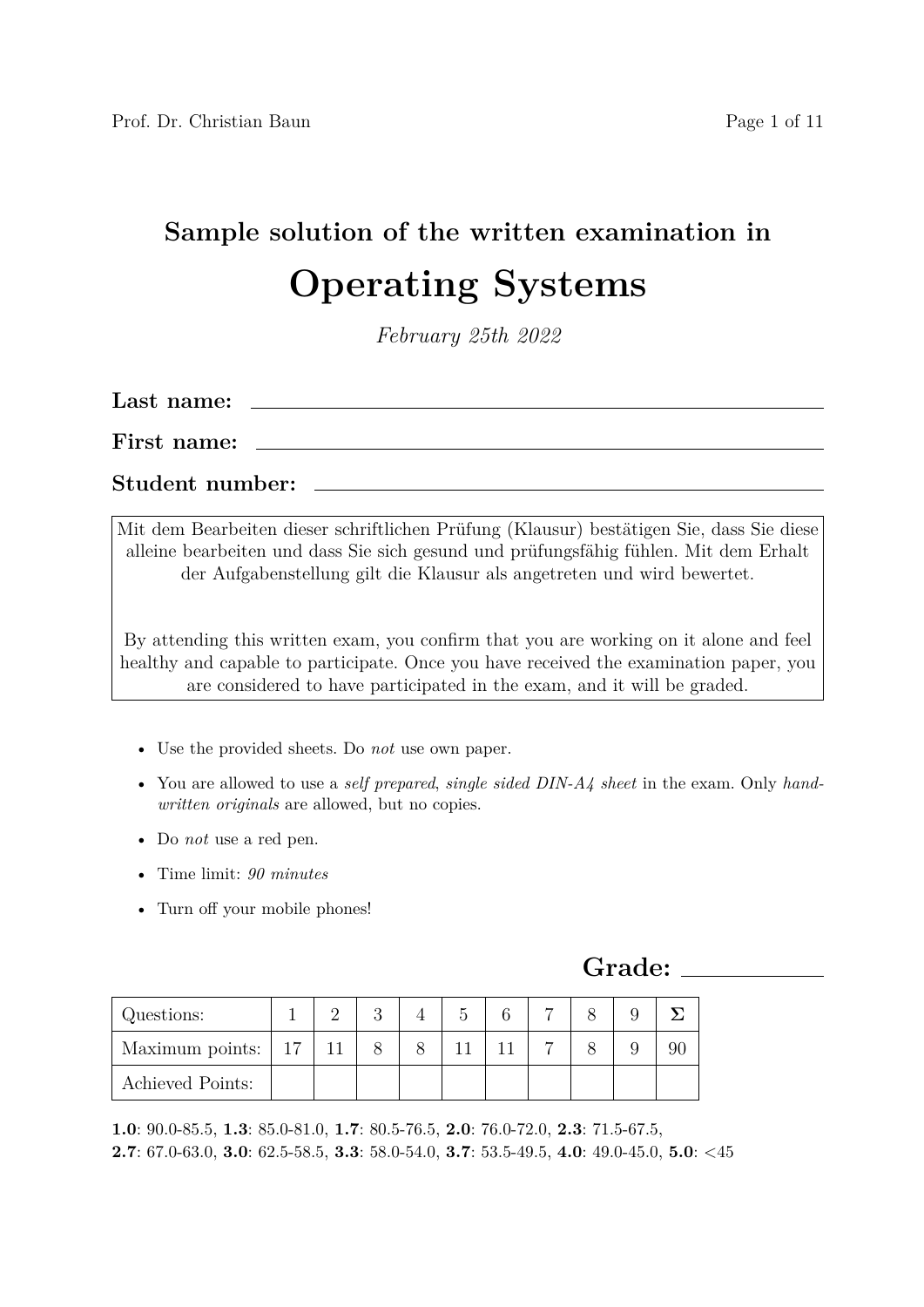Prof. Dr. Christian Baun Page 2 of 11

**Question 1)** Points: . . . . . . . . . . . . . . . . . . . . . .

6 Points (1) The center column of the image contains operating system functions. Draw a line from each component to the left and one line to the right to indicate for monolithic kernels and microkernels both whether the component belongs to the kernel mode or user mode.

Monolithic Kernel



| 6 Points |                                                                 | (2) The users cannot communicate directly with the hardware. Three layers can be |
|----------|-----------------------------------------------------------------|----------------------------------------------------------------------------------|
|          |                                                                 | identified between the hardware and the users. Each of these layers implements   |
|          | an interface. Name the layers and the interfaces in the figure. |                                                                                  |
|          | User interface<br>the kind of a later                           | l Icarc                                                                          |

| User interface             | interface | <b>Users</b>                   |
|----------------------------|-----------|--------------------------------|
| Standard Library interface | interface | Application programs           |
| System call interface      | interface | <b>Standard library</b>        |
|                            |           | Operating System (kernel)      |
|                            |           | والمستحدث والمتعارية والمنازلة |

Hardware

1 Point (3) Explain why records in the upper layers of the memory hierarchy are continuously replaced.

> Since the uppermost storage levels practically always lack free capacity, records must be replaced.

#### 1 Point (4) Mark the concept that does not require any hardware support:  $\Box$  Direct Memory Access  $\Box$  Interrupt driven  $\boxtimes$  Busy waiting

3 Points (5) Mark the six steps of the CPU's instruction cycle:

| $\Box$ Swap                | $\boxtimes$ Write Back   |
|----------------------------|--------------------------|
| $\boxtimes$ Decode         | $\Box$ Add               |
| $\boxtimes$ Fetch Operands | $\Box$ Cross             |
| $\boxtimes$ Execute        | $\Box$ Set Stack Pointer |
| $\Box$ Main                | $\boxtimes$ Fetch        |
| ⊠ Update Program Counter   | $\Box$ Arrange           |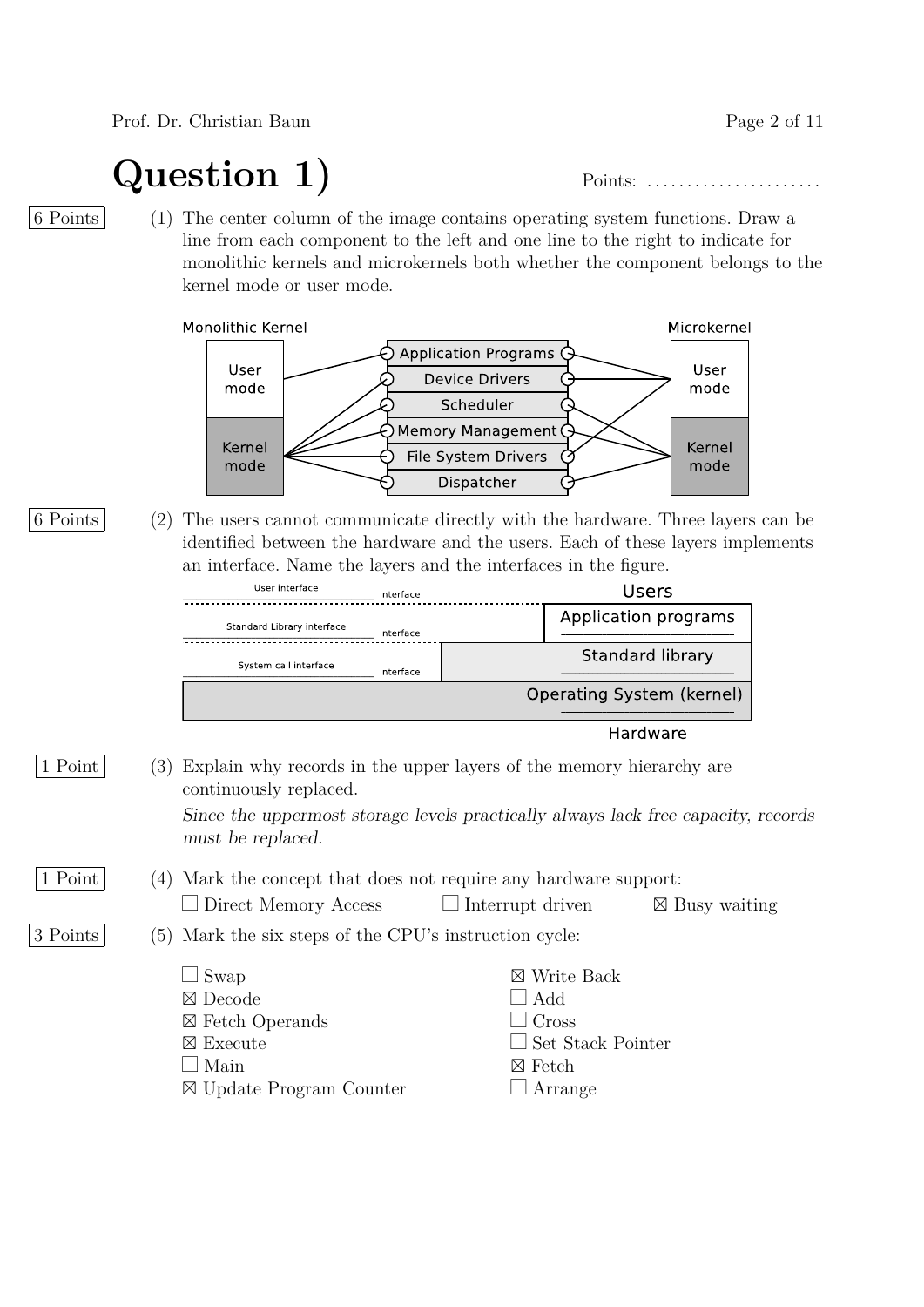Prof. Dr. Christian Baun Page 3 of 11

**Question 2)** Points: . . . . . . . . . . . . . . . . . . . . . .

- 1 Point (1) Name the type of computer memory that benefits from using wear leveling algorithms. Flash memory linke USB flash memory drives, solid state drives (SSD), Compact Flash Cards, . . .
- 3 Points (2) Describe the purpose of wear leveling algorithms. Wear leveling algorithms evenly distribute write operations. It is useful to use a wear leveling algorithm with SSD and other flash memory drives because flash memory cells have a limited number of program/erase cycles and without evenly distributing the write operations, some flash memory cells would break faster than others.
	- 1 Point (3) Name the two aims (characteristics) that can be enhanced by a RAID. Read-/Write performance and reliability.
- 3 Points (4) The following memory area belongs to a memory with dynamic partitioning. For each of the three algorithms, First Fit, Next Fit, and Best Fit, specify the number of the free partition that the corresponding algorithm uses to insert a process that requires 21 MB of memory.

| a) First Fit: 2                           | b) Next Fit: 7                                                                                                                                                                        | c) Best Fit: $\delta$ |
|-------------------------------------------|---------------------------------------------------------------------------------------------------------------------------------------------------------------------------------------|-----------------------|
| last partition assigned $\longrightarrow$ | 10MB<br>$\left( \right)$<br>22MB<br>1<br>$30\,\mathrm{MB}$<br>$\overline{2}$<br>2MB<br>3<br>7MB<br>4<br>5<br>17 MB<br>6<br>12MB<br>7<br>45 MB<br>$21\,\mathrm{MB}$<br>8<br>9<br>39 MB | free<br>occupied      |
|                                           |                                                                                                                                                                                       |                       |

1 Point (5) Give the maximum number of memory addresses that can be addressed with a 32-bit computer system.  $2^{32}$  addresses.

2 Points (6) Explain why multi-level paging is used in 32-bit and 64-bit systems and not single-level paging.

> In 32 bit operating systems with 4 kB page length, the page table of each process can be 4 MB in size. In 64 bit operating systems, the page tables can be much larger. Multi-level paging reduces the main memory usage because individual pages of the different levels can be relocated to the swap storage to free up storage capacity in the main memory.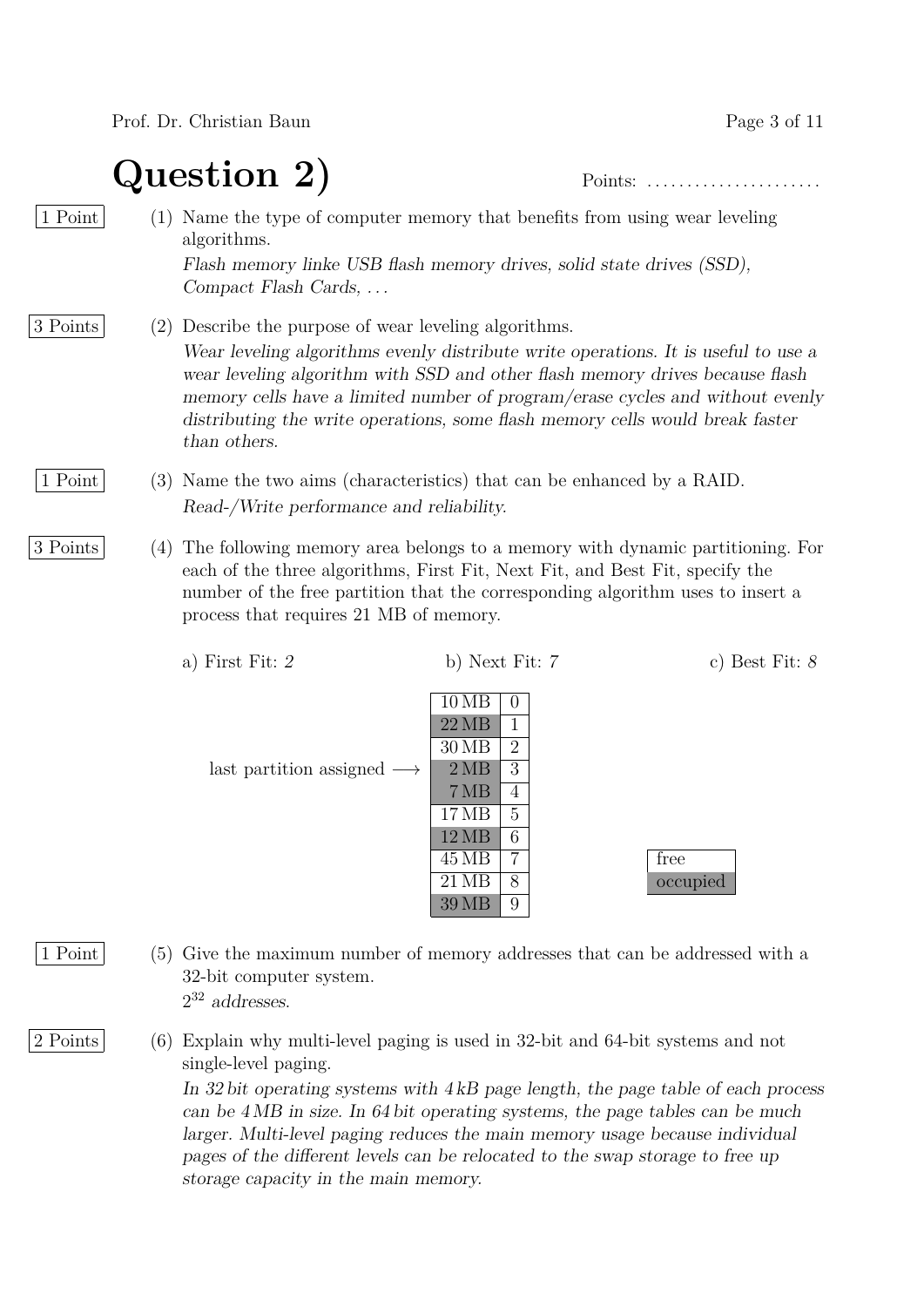Prof. Dr. Christian Baun Page 4 of 11

**Question 3)** Points: . . . . . . . . . . . . . . . . . . . . . .

4 Points (1) Calculate the physical 16-bit memory address using address translation with single level paging. Fill in the single bits in the physical 16-bit address.

|                         |   |              |              | l            | ı       | O | 1   | 1 |   | ı |     | \$<br>O | 1 |
|-------------------------|---|--------------|--------------|--------------|---------|---|-----|---|---|---|-----|---------|---|
| Page table              |   |              |              |              |         |   |     |   |   |   |     |         |   |
|                         |   |              |              |              |         |   |     |   |   |   |     |         |   |
| 000110                  | P | $\mathsf{D}$ | $\mathsf{R}$ | control bits | Further |   | 1   | 0 | U |   | l 1 | 1       |   |
| 000101                  | P | D            | R            | control bits | Further |   | 1   | 1 | 1 | O | 1   | O       |   |
|                         |   |              |              |              |         |   |     |   |   |   |     |         |   |
| 000010                  | P | $\mathsf{D}$ | R            | control bits | Further |   | N   | N |   | Ω |     | 1       |   |
| 000001                  | P | D            | $\mathsf{R}$ | control bits | Further |   | ( ) | 1 | 1 | 0 | 1   | 1       |   |
| 000000                  | P | D            | R            | control bits | Further |   | N   | 1 |   |   | П   | 1       |   |
|                         |   |              |              |              |         |   |     |   |   |   |     |         |   |
| Physical 16-bit address |   |              |              |              |         |   |     |   |   |   |     |         |   |
|                         |   |              |              |              | J       |   | I   |   |   |   |     | ı       | 1 |
|                         |   |              |              |              |         |   |     |   |   |   |     |         |   |

Virtual (logical) 16-bit address

- 1 Point (2) Explain the purpose of the Page-Table Base Register (PTBR). It stores the address where the page table of the current process starts in the main memory.
- 1 Point (3) The best page replacement strategy is the optimal strategy. Describe how it works. It replaces the page, which is not requested for the longest time in the future.
- 1 Point (4) Explain why modern operating systems do not implement the optimal page replacement strategy. It is impossible to implement because the future cannot be predicted.
- 1 Point (5) Explain a scenario where the optimal strategy is useful in practice. OPT is used to evaluate the efficiency of other replacement strategies.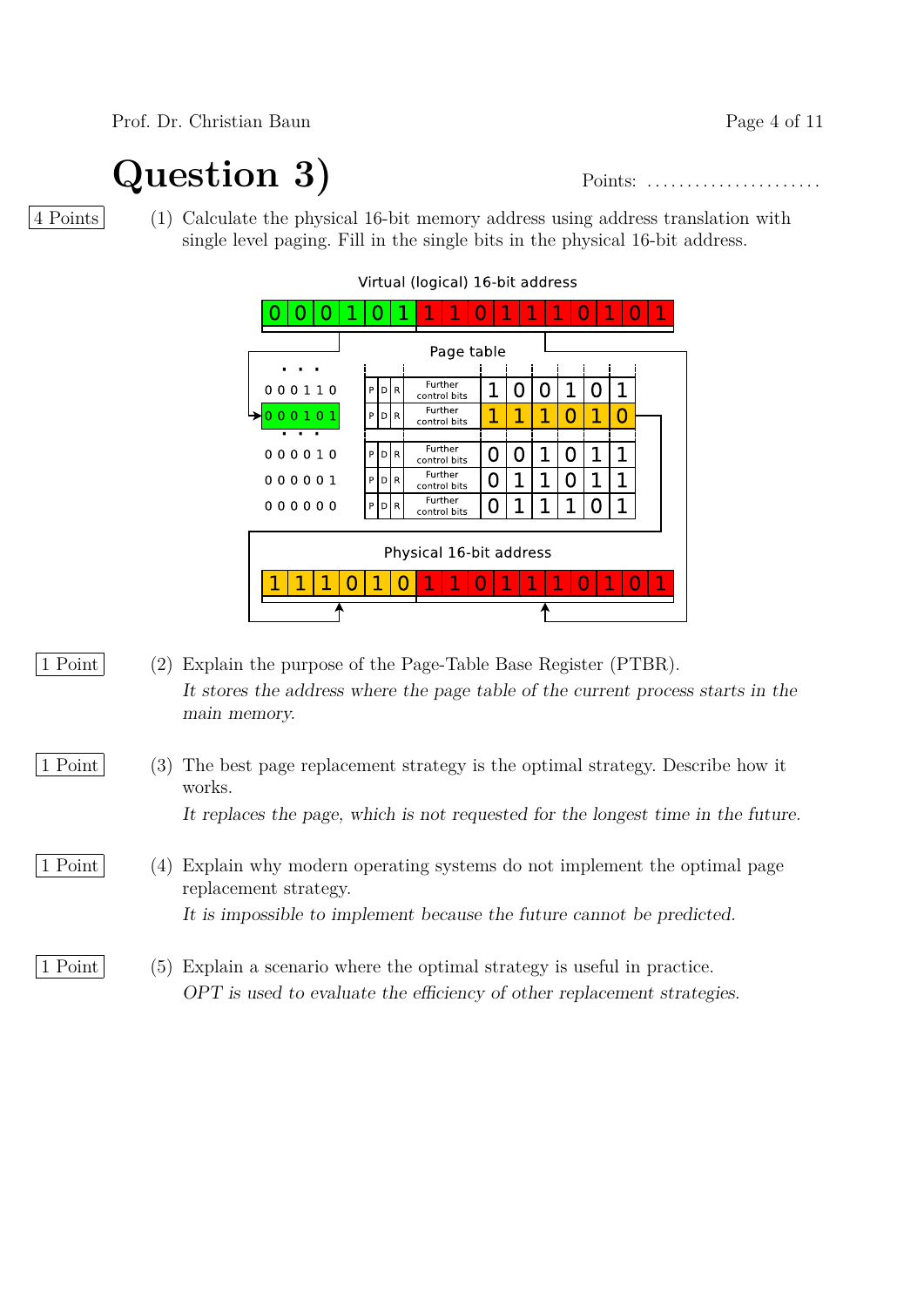**Question 4)** Points: . . . . . . . . . . . . . . . . . . . . . .

| 1 Point  |     | (1) Explain why using the real address mode would not be a good idea in a modern<br>operating system.                                                                                                                                                                    |
|----------|-----|--------------------------------------------------------------------------------------------------------------------------------------------------------------------------------------------------------------------------------------------------------------------------|
|          |     | In real mode, there is no memory protection. Each process can access the entire<br>memory address space. One process could read or overwrite a memory address<br>that is use by another process.                                                                         |
| 2 Points | (2) | Imagine a file system with an endlessly large (or at least really large) block<br>storage device. Name and explain a limiting factor that prevents you from<br>creating an infinite number of files.                                                                     |
|          |     | (The storage capacity of the block storage device is not the limiting factor here!)<br>There can only be as many files as there are inodes, and the number of possible<br>inodes depends on the size of the inode ID.                                                    |
| 2 Points | (3) | Explain two reasons why defragmentation is not recommended when using<br>modern storage devices and modern operating systems.                                                                                                                                            |
|          |     | The objective of defragmentation is reducing the latency. Modern storage<br>devices are SSDs (flash memory). For SSDs the position of the clusters is<br>irrelevant for the latency.                                                                                     |
|          |     | As multiple programs are executed at the same time, applications can almost<br>ever read large amounts of data in a row, without another application<br>reading/writing in between. Therefore, it makes no strong difference if the file<br>system is fragmented or not. |
| 1 Point  | (4) | Some file systems use a concept called Copy-on-write (COW). Mark the two<br>answers that apply to such file systems.                                                                                                                                                     |
|          |     | When a file is modified, the old clusters in the file system that need to be<br>modified                                                                                                                                                                                 |
|          |     | $\boxtimes$ are preserved (not changed).<br>are overwritten with the new modifications.<br>$\perp$ are erased, by removing the cluster address in the inode.<br>$\boxtimes$ are copied into new clusters, where the modifications are made.                              |
| 2 Points |     | $(5)$ You tried to run script. sh but the following happens:                                                                                                                                                                                                             |
|          |     | \$ ./script.sh<br>permission denied: ./script.sh                                                                                                                                                                                                                         |
|          |     | Give a solution for the command-line shell that allows you executing script.sh.                                                                                                                                                                                          |
|          |     | Some examples (each one will do the job)<br>chmod 777 script.sh<br>\$                                                                                                                                                                                                    |
|          |     | chmod 700 script.sh<br>\$                                                                                                                                                                                                                                                |
|          |     | chmod 500 script.sh                                                                                                                                                                                                                                                      |
|          |     | chmod u+rwx script.sh<br>Ψ.<br>\$ chmod u+rx script.sh                                                                                                                                                                                                                   |
|          |     |                                                                                                                                                                                                                                                                          |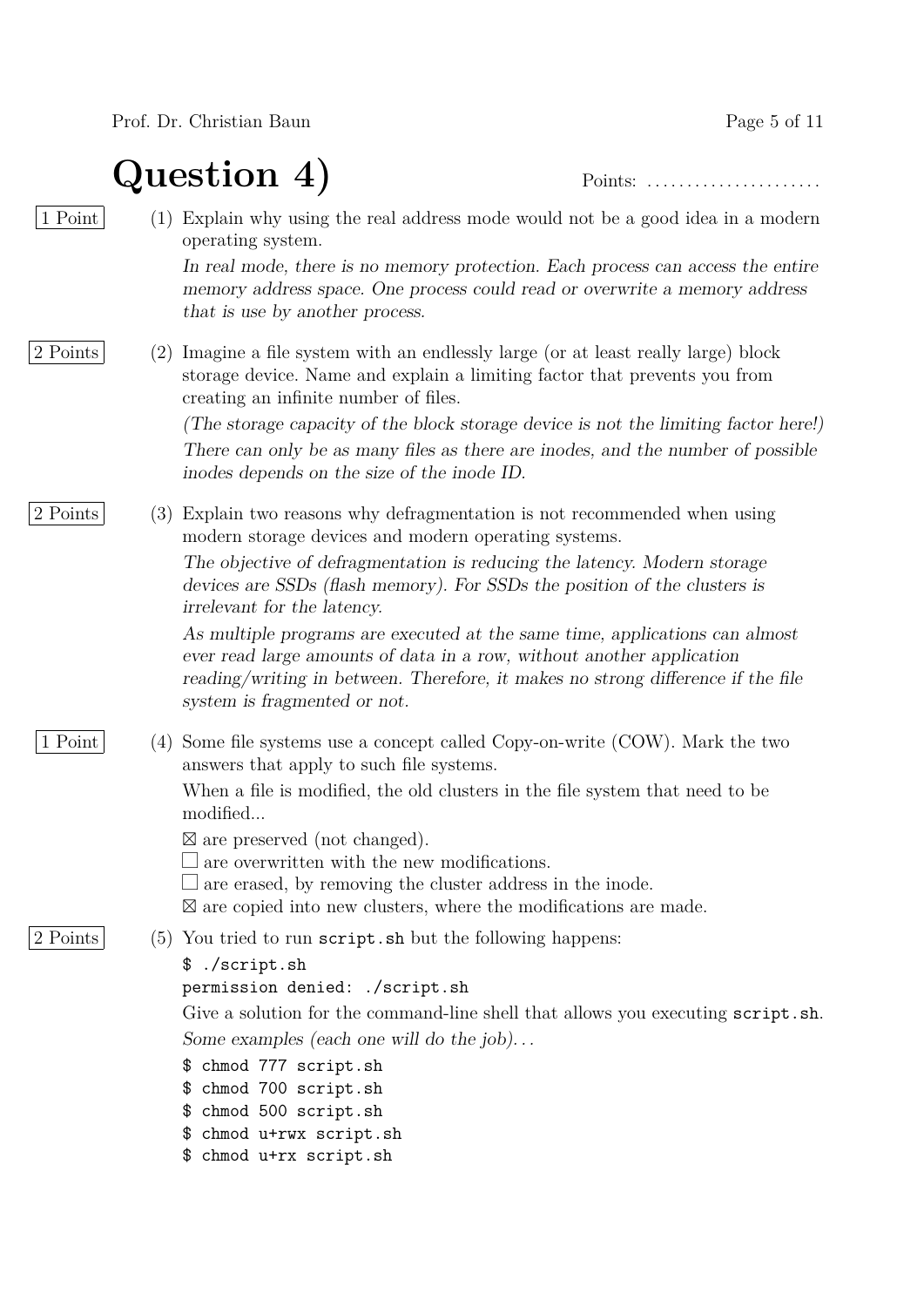Prof. Dr. Christian Baun Page 6 of 11

**Question 5)** Points: . . . . . . . . . . . . . . . . . . . . . .

1 Point (1) In a very simple process model, two process states are enough. Name the two states in such a model. idle: for processes that wait for the allocation of a CPU core.

running: for process that are allocated to a CPU core.

- 2 Points (2) Processes constantly alternate in multi-program mode. Explain how it is possible for a process to continue the execution in the same state as it was interrupted. The operating system implements a process control block for each process. When an interrupt or a system call occurs, the hardware context and the system context are stored in the process control block. As soon as the process is assigned the CPU again, the hardware context and the system context from its process control block are restored.
- 2 Points (3) Describe what happens if you execute this program: while(true){ fork()

}

It is a fork bomb. The program creates copies of the process in an endless loop. The program create copies of the process until there is no more free memory and the system becomes unusable.

6 Points (4) The image shows the memory structure of a UNIX process. Add the missing labels (technical terms) of the process-related data and missing information about the content of these data.

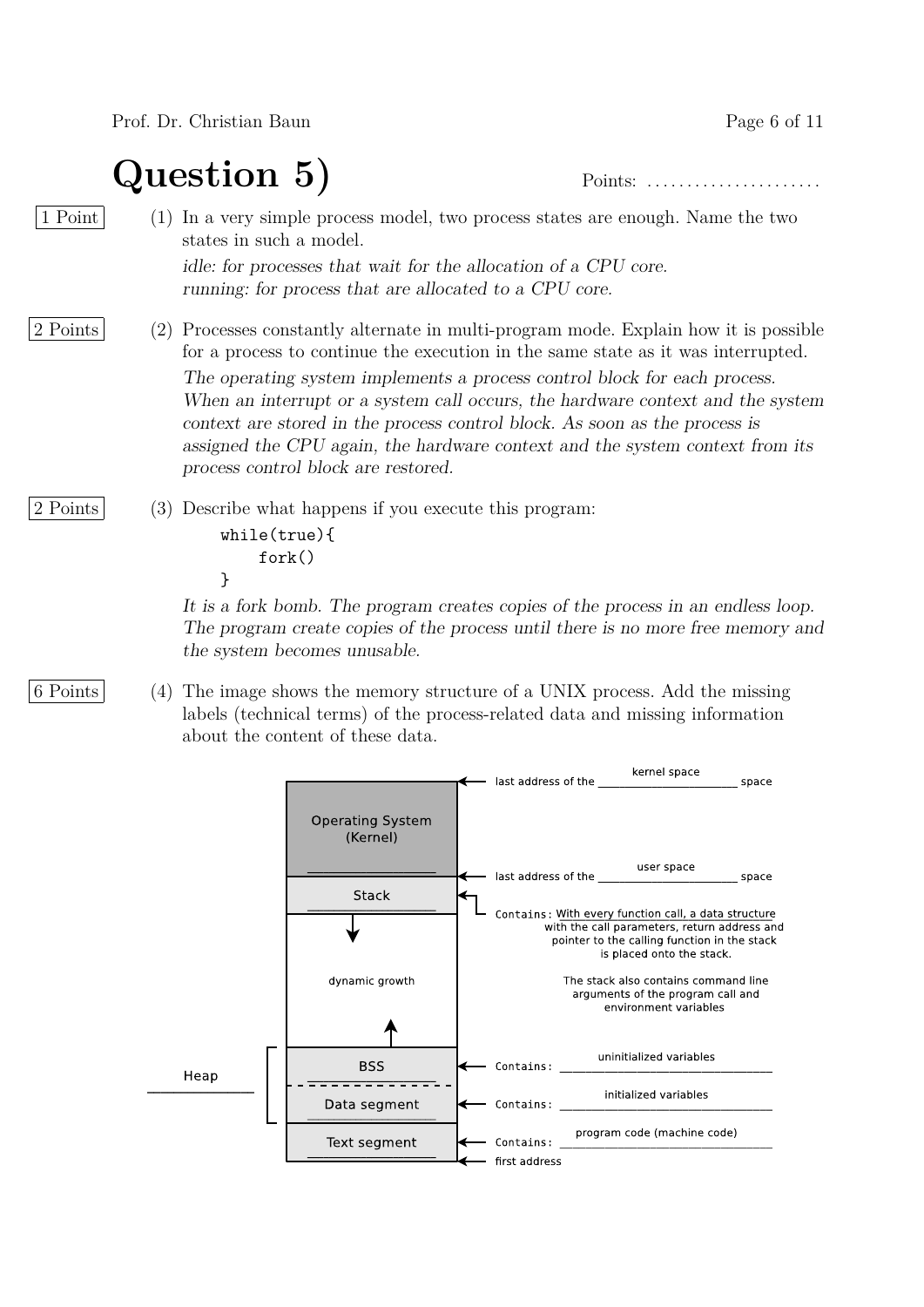### **Question 6)** Points: . . . . . . . . . . . . . . . . . . . . . .

1 Point (1) Explain what can go wrong when using (static) priority-driven scheduling. Processes with low priority may starve.

#### 1 Point (2) Some systems implement one or more idle process. Explain what idle processes are good for.

The system idle process is always active and has the lowest priority. It gets the CPU assigned when no other process is ready. Due to the system idle process, the scheduler must never consider the case that no active process exists.

1 Point (3) How many idle processes exist in a modern Linux system? For each CPU core (in hyperthreading systems for each logical CPU), exists a system idle process.

6 Points (4) The two processes  $P_A$  (4 ms CPU time) and  $P_B$  (26 ms CPU time) are both in state ready at time point 0 and are to be executed one after the other. Fill the table with correct values.  $(Hint: Runtime = Lifetime)$ 

| Execution  |                | Runtime | Average |       | Waiting time | Average      |
|------------|----------------|---------|---------|-------|--------------|--------------|
| order      | $P_A$          | $P_B$   | runtime | $P_A$ | $P_B$        | waiting time |
| $P_A, P_B$ | $\overline{4}$ | 30      | 17      |       |              | 2            |
| $P_B, P_A$ | 30             | 26      | 28      | 26    |              | 13           |

2 Points (5) Explain what can be observed from the values you filled into the table in (4). If a short-running process runs before a long-running process, the runtime and waiting time of the long process process get slightly worse. If a long-running process runs before a short-running process, the runtime and waiting time of the short process get significantly worse Therefore, it is favorable to run short processes first, if a low average waiting time and average runtime is desired.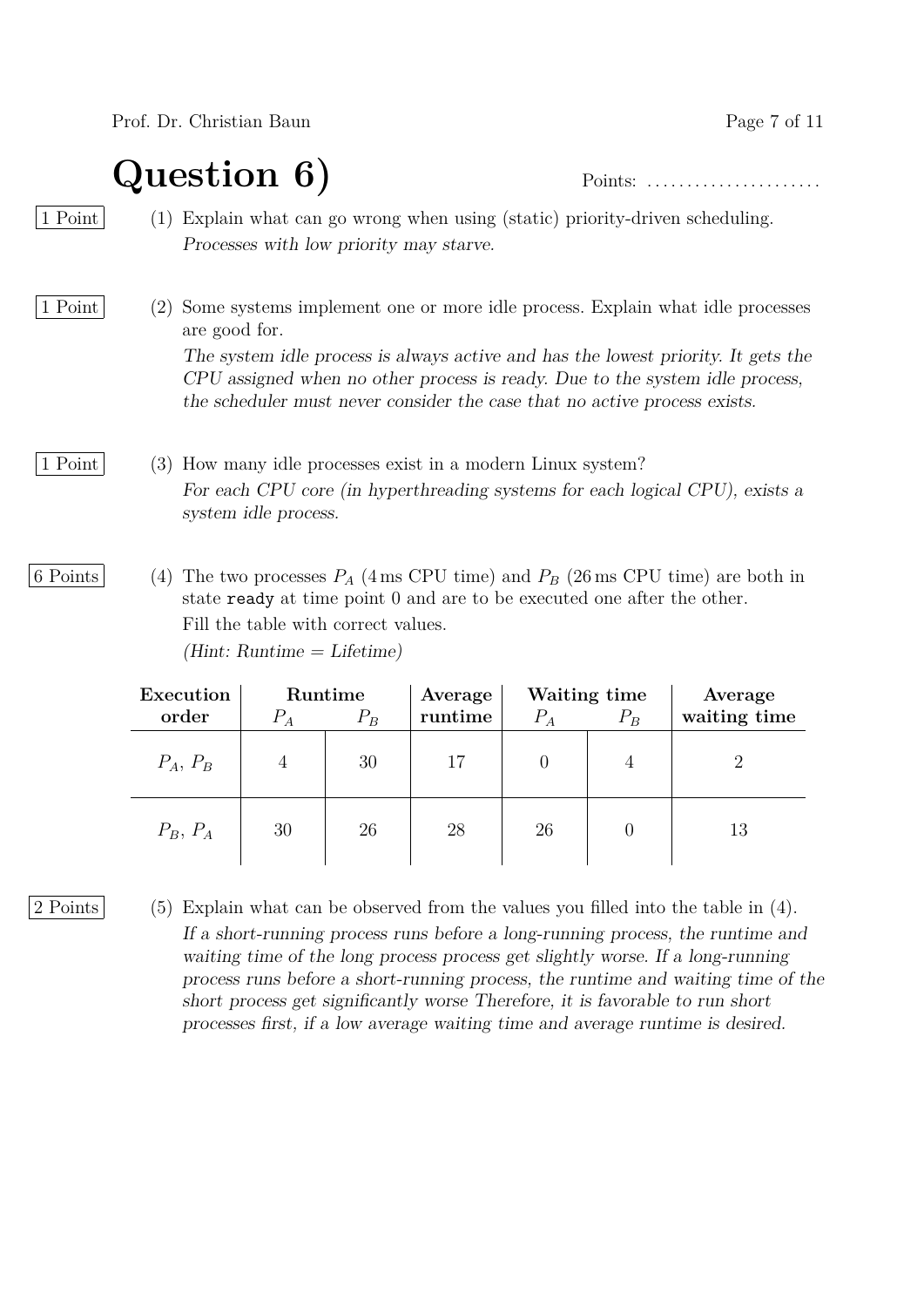Prof. Dr. Christian Baun

| Page 8 of 11 |  |  |  |
|--------------|--|--|--|
|--------------|--|--|--|

|                |     | Question 7)                                                                                              | Points:                                                                                                                                                                                                                                                                                          | .                                                     |
|----------------|-----|----------------------------------------------------------------------------------------------------------|--------------------------------------------------------------------------------------------------------------------------------------------------------------------------------------------------------------------------------------------------------------------------------------------------|-------------------------------------------------------|
| 1 Point        |     | $(1)$ If two processes access common resources (e.g. data), their relationship is<br>characterized as    |                                                                                                                                                                                                                                                                                                  |                                                       |
|                |     | allocation<br>$\boxtimes$ cooperation                                                                    | communication<br>virtual                                                                                                                                                                                                                                                                         | All of them<br>None of them                           |
|                |     | ( <i>Hint</i> : A single answer is correct.)                                                             |                                                                                                                                                                                                                                                                                                  |                                                       |
| 1 Point        |     | (2) If a process sends a copy of its data to a second process, their relationship is<br>characterized as |                                                                                                                                                                                                                                                                                                  |                                                       |
|                |     | allocation<br>cooperation                                                                                | $\boxtimes$ communication<br>virtual                                                                                                                                                                                                                                                             | All of them<br>None of them                           |
|                |     | ( <i>Hint</i> : A single answer is correct.)                                                             |                                                                                                                                                                                                                                                                                                  |                                                       |
| 1 Point        | (3) |                                                                                                          | Mark the concept that is essential for the answers from $(1)$ and $(2)$ .                                                                                                                                                                                                                        |                                                       |
|                |     | orchestration<br>serialization                                                                           | highlighting<br>bypassing                                                                                                                                                                                                                                                                        | $\Box$ parallelization<br>$\boxtimes$ synchronization |
|                |     | ( <i>Hint</i> : A single answer is correct.)                                                             |                                                                                                                                                                                                                                                                                                  |                                                       |
| 1 Point        | (4) | used<br>when a process is starved.                                                                       | A drawback of deadlock detection with resource graphs is that it cannot be<br>because it can only represent a maximum of three processes.<br>$\perp$ because it can only represent the resources at a single point in time.<br>$\boxtimes$ when multiple copies (instances) of a resource exist. |                                                       |
|                |     | ( <i>Hint:</i> A single answer is correct.)                                                              |                                                                                                                                                                                                                                                                                                  |                                                       |
| $1$ Point $\,$ | (5) | coordinate access operations by themselves.                                                              | Mark the form of inter-process communication where processes need to                                                                                                                                                                                                                             |                                                       |
|                |     | Sockets<br>Pipes                                                                                         | $\Box$ Message queues<br>$\boxtimes$ Shared memory                                                                                                                                                                                                                                               | All of them<br>None of them                           |
| 1 Point        | (6) | implement.<br>Multilevel feedback scheduling                                                             | Name the scheduling method that modern Windows operating systems                                                                                                                                                                                                                                 |                                                       |
| 1 Point        | (7) | Completely Fair Scheduling (CFS)                                                                         | Name the scheduling method that modern Linux operating systems implement.                                                                                                                                                                                                                        |                                                       |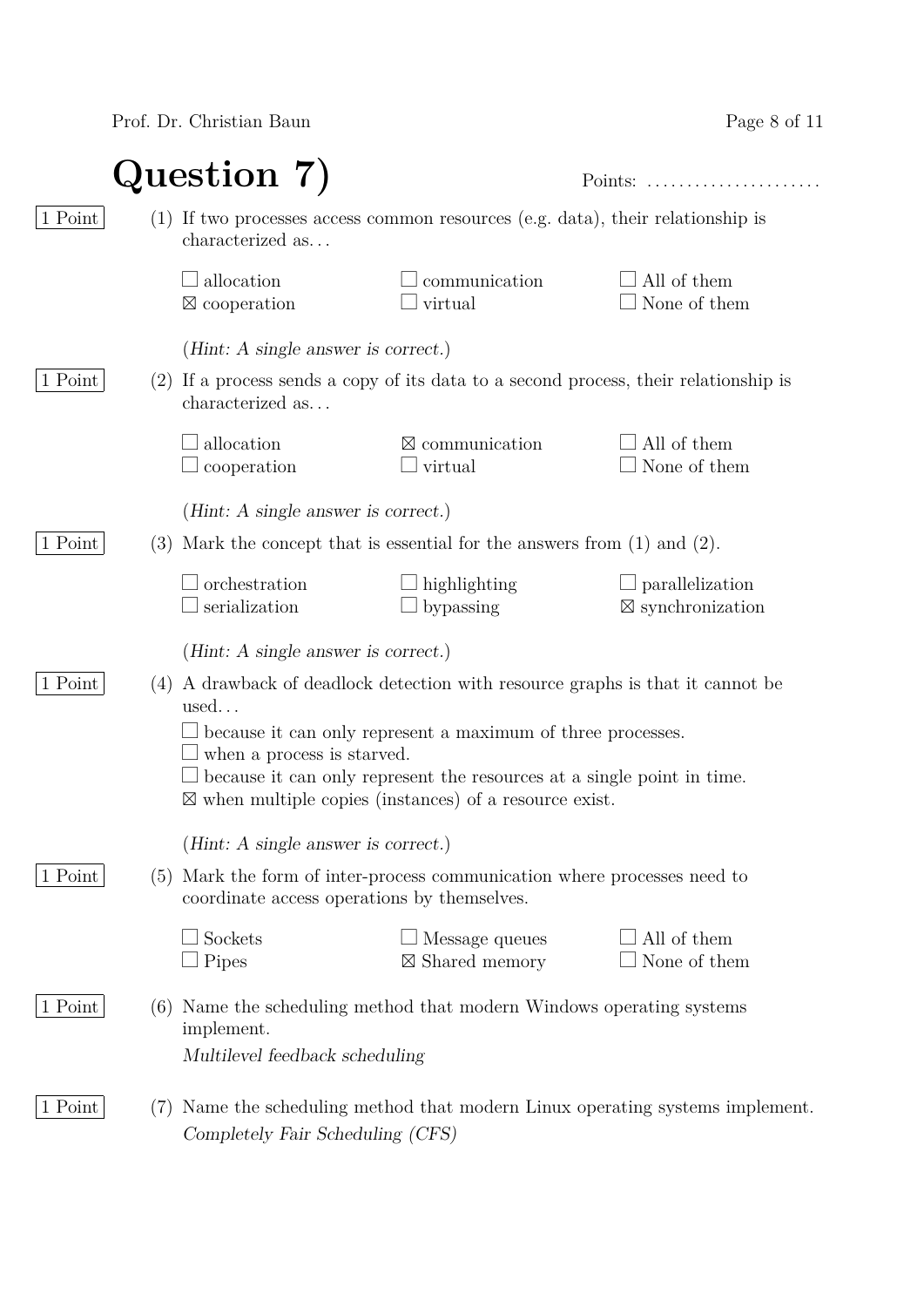Prof. Dr. Christian Baun Page 9 of 11

# **Question 8)** Points: . . . . . . . . . . . . . . . . . . . . . .

Take a look at the given file system tree.

|          |     | bin                                                                                                                                              |                                                              |                             |
|----------|-----|--------------------------------------------------------------------------------------------------------------------------------------------------|--------------------------------------------------------------|-----------------------------|
|          |     | boot                                                                                                                                             |                                                              |                             |
|          |     | dev                                                                                                                                              |                                                              |                             |
|          |     |                                                                                                                                                  |                                                              |                             |
|          |     | img<br>$-$ logo<br>$-$ thumb                                                                                                                     |                                                              |                             |
|          |     | src                                                                                                                                              |                                                              |                             |
|          |     | $-$ factories                                                                                                                                    | $\begin{matrix} < &-&-& & (2) \\ & < &-&-& (3) \end{matrix}$ |                             |
|          |     | $-$ adapters<br>- main                                                                                                                           |                                                              |                             |
|          |     | worker.py<br>app.py                                                                                                                              | $\leftarrow$ --- (2)                                         |                             |
|          |     | - util                                                                                                                                           |                                                              |                             |
|          |     | test                                                                                                                                             |                                                              |                             |
|          |     | – main                                                                                                                                           |                                                              |                             |
|          |     |                                                                                                                                                  |                                                              |                             |
|          |     | $\begin{array}{ccc}\n\text{test_factory.py} & & \xleftarrow{\text{--- (3)}} \\ \text{test_save.py} & & \xleftarrow{\text{--- (1)}}\n\end{array}$ |                                                              |                             |
|          |     | misc                                                                                                                                             |                                                              |                             |
| 2 Points |     | $(1)$ Give the absolute path to $test$ save.py:<br>/test/main/test_save.py                                                                       |                                                              |                             |
|          |     |                                                                                                                                                  |                                                              |                             |
| 2 Points |     | (2) Give the relative path from $src$ to $app.py$ :<br>main/app.py                                                                               |                                                              |                             |
| 2 Points |     | $(3)$ Give the relative path from factories to test_factory.py:                                                                                  |                                                              |                             |
|          |     |                                                                                                                                                  |                                                              |                             |
|          |     | //test/main/test_factory.py                                                                                                                      |                                                              |                             |
| 1 Point  |     | (4) Give the command that can be used to print out the absolute path to your<br>current working directory in the command-line shell.             |                                                              |                             |
|          |     | pwd                                                                                                                                              |                                                              |                             |
| 1 Point  | (5) | The Bash command-line shell is a                                                                                                                 |                                                              |                             |
|          |     | <b>Booster</b><br>Compiler                                                                                                                       | $\boxtimes$ Interpreter<br>Mixer                             | All of them<br>None of them |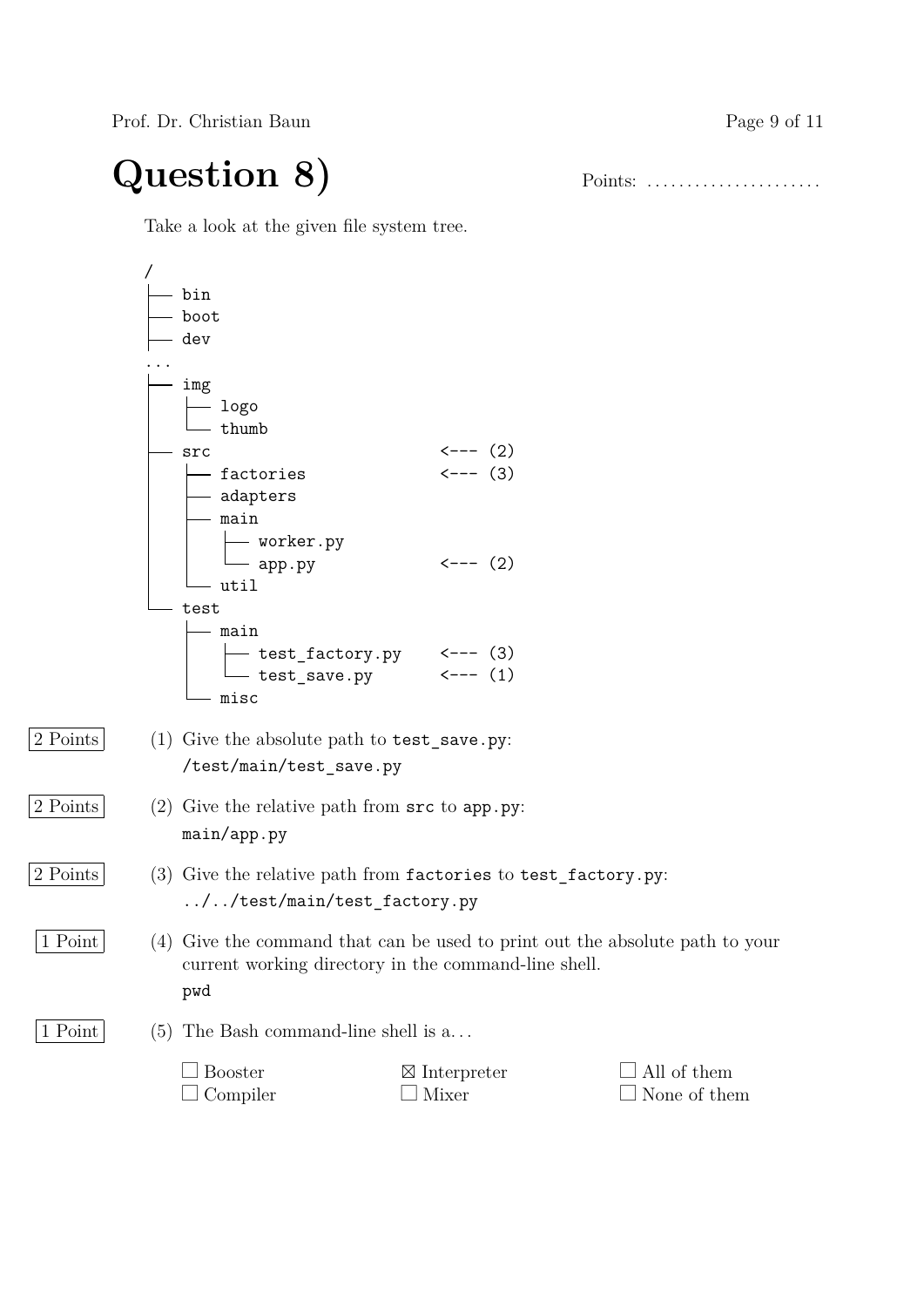Prof. Dr. Christian Baun Page 10 of 11

## **Question 9)** Points: . . . . . . . . . . . . . . . . . . . . . .

A producer process writes data into a buffer and a consumer process removes it. Mutual exclusion is necessary to avoid inconsistencies. If the buffer has no more free capacity, the producer must be blocked. If the buffer is empty, the consumer must be blocked.



The scenario includes three semaphores. filled indicates how many buffer slots are occupied. empty indicates how many buffer slots are empty. mutex is used for mutual exclusion of critical sections.

```
1 typedef int semaphore ;
2 semaphore filled = 0;
3 semaphore empty = 5;
4 semaphore mutex = 0; <== Bug! mutex must be initialized with 1
5
6 void producer ( void ) {
7 int data ;
8 while (1) {
9 createData (data);
10 V (empty); \langle == Bug! This must be: P (empty);
11 P (mutex);
12 insertData (data);
13 V (mutex);
14 P (filled); \langle = Bug! This must be: V (filled);
15 }
16 }
17
18 void consumer ( void ) {
19 int data ;
20 while (1) {
P(filled);22 P ( mutex );
23 removeData (data);
24 V ( mutex );
25 V ( empty );
26 consumeData (data);
27 }
28 }
```
The source code includes three mistakes (bugs).

3 Points (1) Give the line of each mistake.

3 Points (2) Explain each mistake.

3 Points (3) Propose a solution for each mistake.